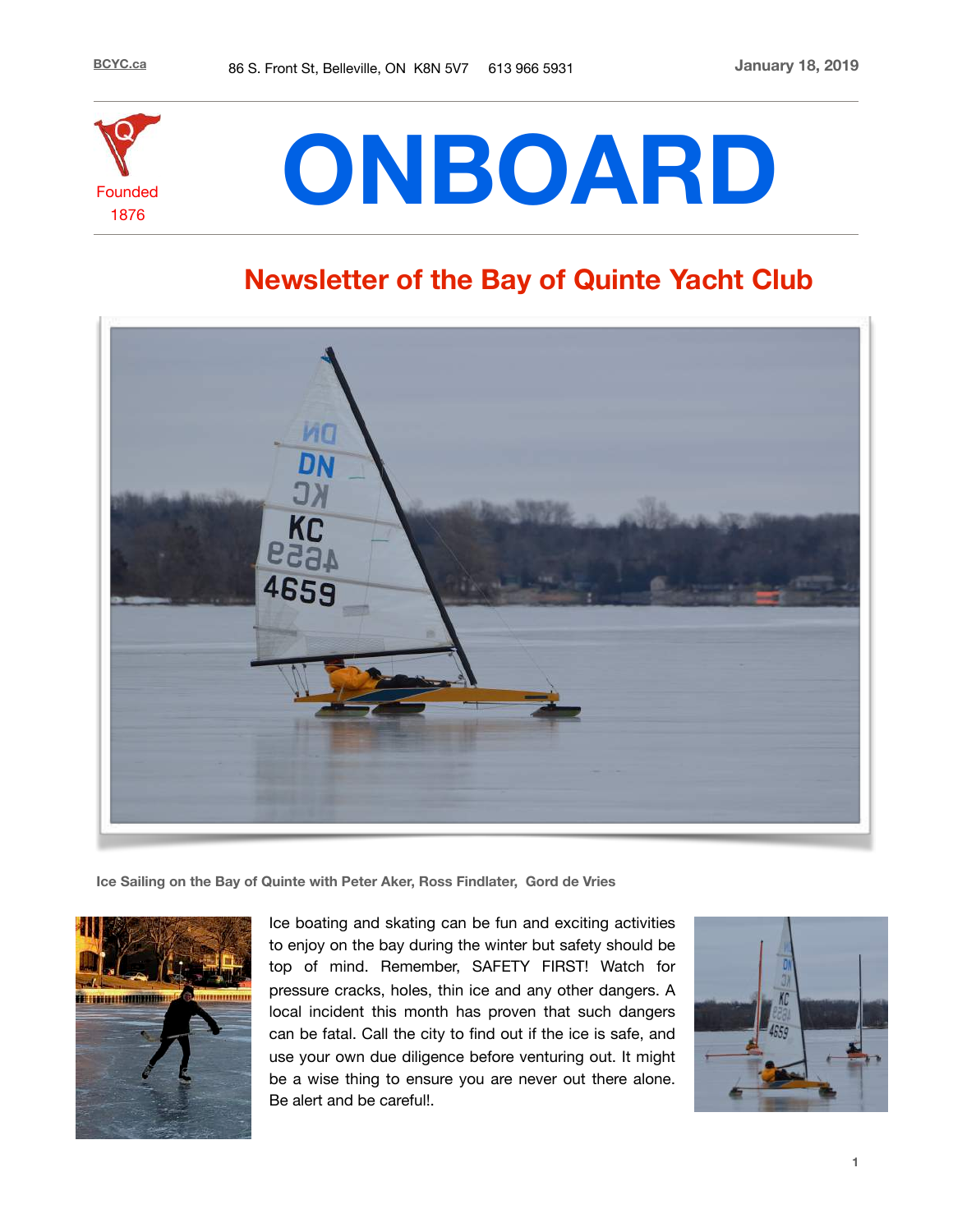

## **Notes from the Helm**

Welcome to 2019! The boat show has begun and that is what I use in my mind to kick off Spring and the start of the boating season. Looking ahead to May lift-in, I intend to do a lot of sailing this year, being on the water with other members checking out the Bay of Quinte and beyond. Of course I'm looking forward to Wednesday night racing and trying to beat Tiger Niles once or twice. I look forward to meeting potential new members through helping with Adult

Learn to Sail and some of the boat maintenance (Shark Bulkhead) waiting to be tackled.

My primary goal for 2019 as Commodore is to get members (and their guests) out on their boats and enjoying the club more often. Watch the club calendar for Racing and Cruising Seminars. Come out and participate in club pub nights and dinners and boating events. When you do go out on the water invite along another club member or a friend.

We're looking for a couple of groups to take on Club dinners for Feb thru April. White Sail Division could team up for a "*We hate Sausages"* night. Maybe South dock could put on a "South" Pacific or Caribbean night. The Shark Fleet could consider hosting a *"Sharkkabob"* or *Jaws* night. Or E dock can pool their Irish blood to organize some green stew for St Paddy's day...*You get the idea.* There are folks that can help with set up and handle tickets. You also have a choice to do your own clean up or contract some of it to Alvin. Please pull your gang together and contact the Commodore with what you have in mind.

We do still need some help on the board. We are looking for directors for Entertainment, Bar, and Fleet Capt for Sail Training. The current board is covering the responsibilities but some extra hands would sure be nice. Please consider joining the board. The roles are not that hard, they actually can be rewarding, and we don't bite for the most part.

Keep ahold of yer Tiller, Commodore Steve Macklin

## **Mark Your Calendar:**

- **1. Winter courses held by the Bay of Quinte Power and Sail Squadron: Boating 1, February 9 &10, March 30 & 31, Maritime Radio Operator's Course - ROC(M) May 7-9. 2. Tin Foil HOBO Dinner Friday Jan 25, 2019**
- **3. Fogh Sail Seminar: Poster on P. 5, see** Chris Danner, Fleet Captain Sail Tickets available at the bar
- **4. March 01, 2019: CPS Annual Lasagne Dinner**
- **5. Cruising planning/brainstorming session is planned for Tuesday, Apr. 16th, 630 p.m. at the club. Please let me know at fcc@bqyc.ca if you plan to attend!**
- **6. Friday, Apr. 26th: longtime club members Brian & Marg Credico are giving an A-V presentation on their cruise to the Iles de la Madeleine, followed by a casual supper.**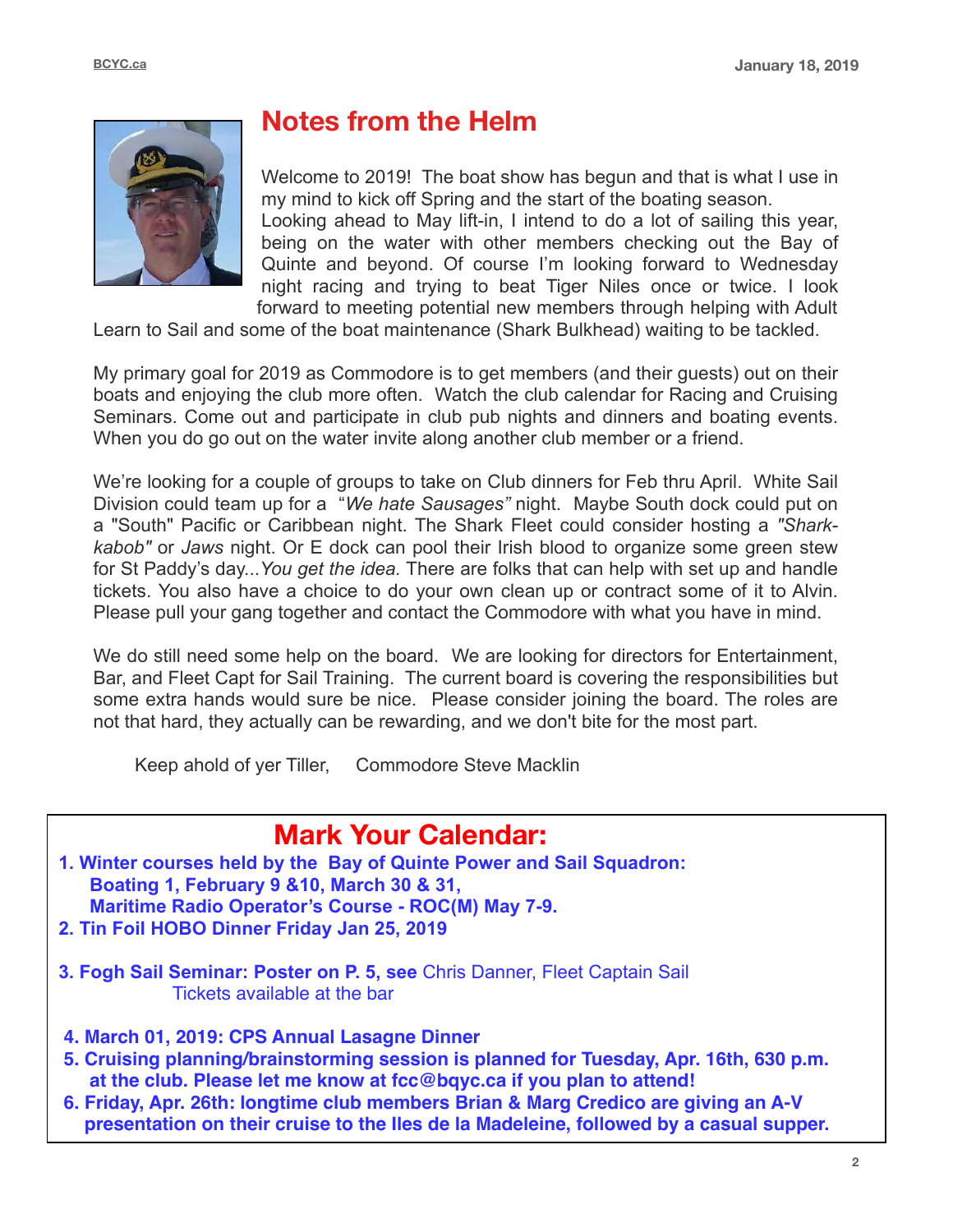## **Meet the Board: Bay of Qunite Yacht Club**













L to R:

Mitch Kennedy: Vice Commodore

Dale Holland: Marketing

Don Reidel: Grounds

Matt Giesebrecht: House

Steve Macklin: Commodore

Fiona King: FCC

Louise Mitchell: Treasurer

Linda Pearson: Secretary

If you are a new member, or a returning member, any one of the board of directors would be happy to





assist you with any questions or concerns. Note there are still vacancies on the board that need members to step forward and fill, or you could join a committee and help out any of the directors with their projects.

#### **BOARD PROFILES : MATT GEISEBRECHT, HOUSE DIRECTOR**

Matt Giesebrecht has now been a member of our club for 3 years. Always thankful for, and benefitting from the tireless efforts of so many at the club, Matt decided that it was time to step forward and also give a little more of himself to the service of our club. With an ever expanding background in general maintenance, repairs and minor renovations as the owner and landlord of 4 small properties, Matt is hoping to draw on these experiences to effectively serve in the role of House Director. He is appreciative of the detailed and well documented portfolio he has inherited from Mr. Robert Owen and would like to congratulate Bob on the completion of his 14th directorship.

Hailing from Petawawa, Matt retired from his family's Pepsi Cola and confectionary distributorship back in 2011. After a year long tour of Central America he settled in Belleville upon meeting his life partner, Kirsty McCulloch. It was Kirsty that encouraged Matt to explore our club, "sunny patio, cold beer and a beautiful views," she said! Kirsty forgot to mention the boats but it certainly didn't take long for Matt to realize that he wanted one… and thanks in no small part to the camaraderie and bubbling enthusiasm of past member Rob Lander and then Fleet Captain of Sail, Steve Macklin, Matt is now the proud and 'effectively brainwashed' co-owner of a Shark 24 aptly named, Nautical Disaster.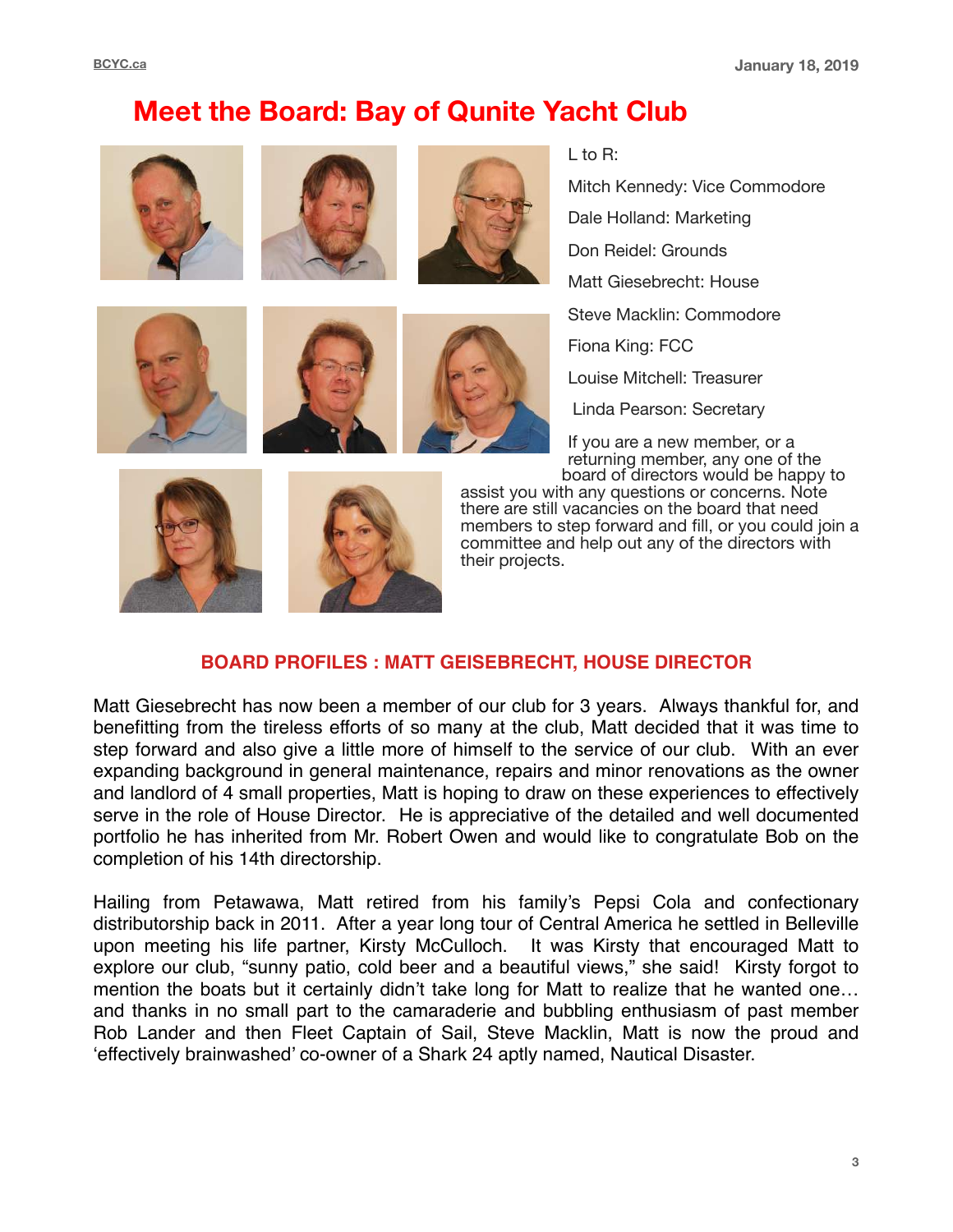Matt has no desire to shake up the status quo of our charming clubhouse design and for now, in addition to his weekly obligations, will focus simply on continuing to learn about the building and it's history. His singular priority for 2019 will be seeing through the AGM mandated replacement of the heating and cooling system for our bar lounge but as the year unfolds, he is certain there will be clubhouse projects which will arise and some degree of member participation will definitely be welcomed. If you haven't already met Matt, please feel comfortable taking a quick moment to introduce yourself if you see him around the club or to send him a quick message at  $house@bayc.ca$  to share your observations thoughts, ideas or your willingness and availability to lend a helping hand.

Random facts about Matt:

-was born in Kansas City, Missouri -first name is Trevor. Trevor Matthew Giesebrecht -had never been on a sailboat before joining BQYC -is a PADI scuba dive instructor -childhood nickname was Diesel -has tobogganed down the side of a volcano -created and operated a week long hockey camp for 100+ children -favourite beach bar: Post Card Inn, St. Pete's Beach -favourite beach town: Otres Beach, Sihanoukville, Cambodia -favourite song: Mo Money Mo Problems (Notorious B.I.G.)

#### **NEW YEAR'S DAY LEVEE**

On Tues, Jan. 01, 2019 the Bay of Quinte Yacht Club welcomed approximately 100 members and guests to celebrate the 30th



anniversary of our New Year's Day Levee.

Piper James Wessels led the procession of the 2019 Board of Flag Officers and Directors into the Club hall where Commodore Steve Macklin welcomed everyone and toasted the piper with the traditional "wee dram".

At that point he introduced the 2019 Board of Directors to the gathering.

Everyone then spent the afternoon greeting old friends, meeting new people, wishing





everyone a prosperous New Year and enjoying

refreshments supplied by Club members. A special thank you to Sue Jordan and the Entertainment committee for organizing the event.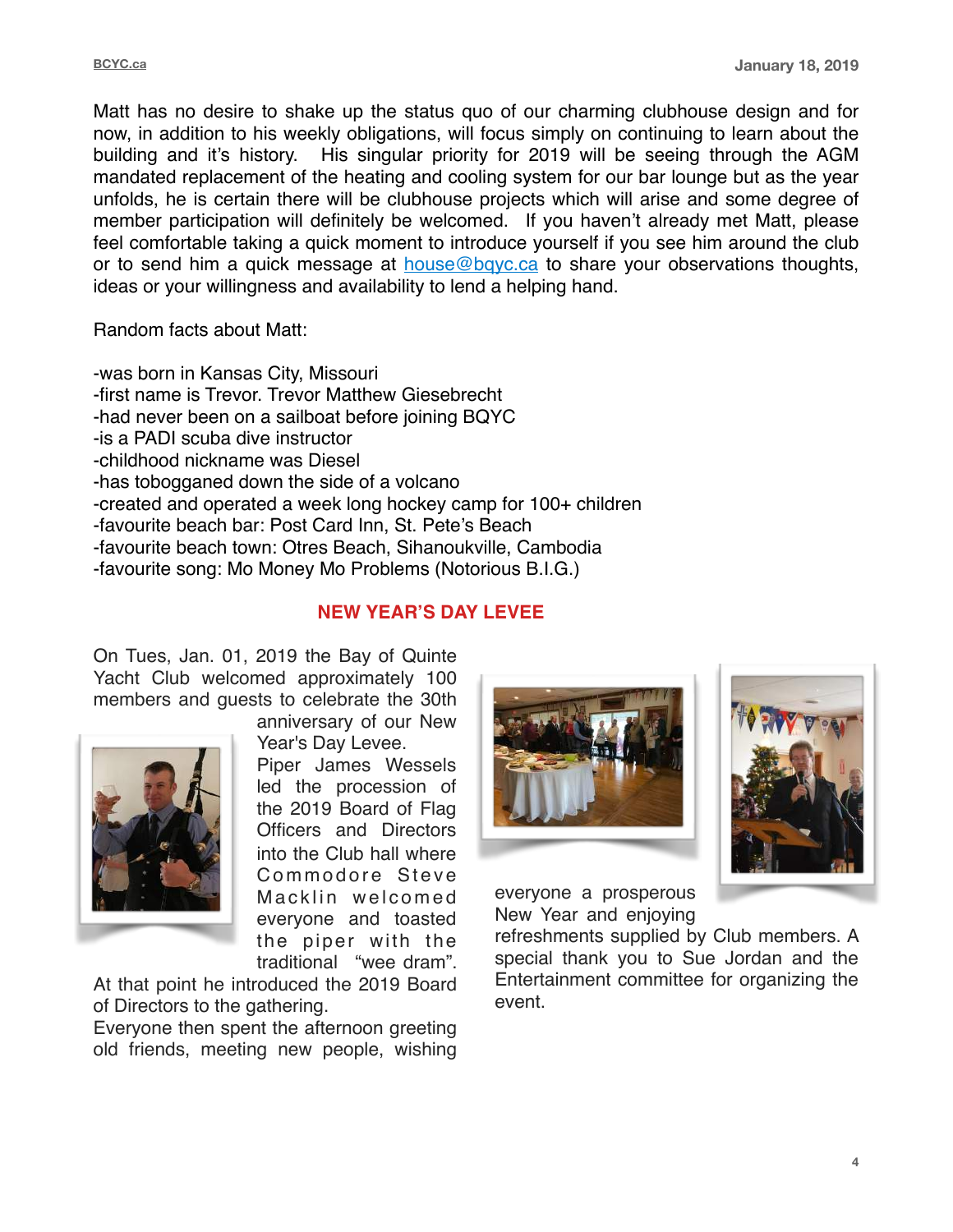

## **SAILING SEMINAR WITH THOMAS FOGH**

## OF THE ONTARIO SAILING UNIVERSITY

#### Seminar 1 (9 am - noon) - Boat Speed and Sail Trim

This seminar will look at how to get the most speed from your boat. Topics include tuning of the mast for different wind conditions, trimming tips for your sails and steering techniques

#### Lunch (Noon - 1pm)

Pizza, assorted salads and the Long Reach

#### Seminar 2 (1 pm - 4pm) - Start and Race Strategy

This seminar will focus on how to prepare for a start and strategies around the race course. For starts, topics will cover making a game plan. Crew roles and the three main parts to the start will also be covered. Race strategy will look at both upwind and downwind concepts to better understand a race course

Retire to the long reach and discuss.

## **WHEN**

**March 3, 2019**  $9:00am - 4:00pm$ 

## **WHERE Bay of Quinte Yacht Club**

86 South Front Street, Belleville, **On, K8N 5V7** 

## **TICKETS**

**\$70 PER PERSON TICKETS AVAILABLE AT THE BOYC BAR OR AT FCS@BQYC.CA BEFORE** FEBRUARY 20, LIMITED SPACE, **LUNCH INCLUDED**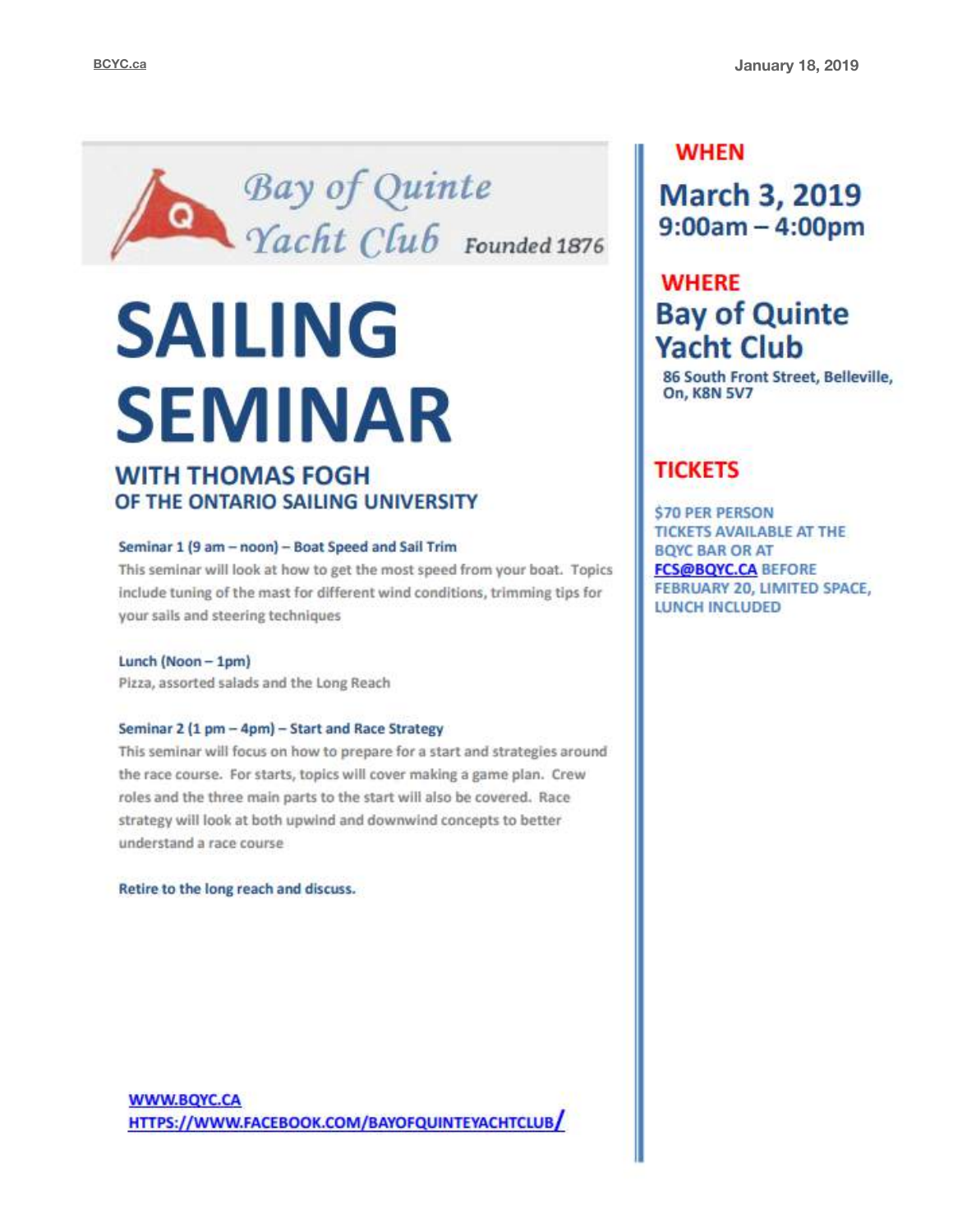## **An Unfamiliar Holiday - John & Joan Boor**

Many of you have followed our adventures as we left Belleville and embarked on our "Adventure of a Lifetime". You have read about our trials and tribulations, our triumphs and defeats but one thing that has not been talked about is Christmas holidays…away from family and away from all that is familiar.

Many cruisers try to make their boats as festive as possible. Some have lights, tinsel, ornaments, trees, while others prefer the minimalist style. Whatever it is, they try to make the holidays the best they can be no matter where they are. We were among those trying to be as festive as possible. We had our icicle lights out along with our Christmas "palm" tree.



Christmas for us, although unfamiliar, was a wonderful experience. We have been blessed to find like-minded cruisers who want to make the best of any celebration. We have also been fortunate to meet a couple, Rick and Liz (sailboat owners), who have opened their Bahama home to the Ocean Reef cruisers.

We were invited to their home on Christmas Eve for a Christmas dinner potluck and White Elephant gift exchange. Dinner was amazing and the gift exchange was hilarious. You pick your gift and then you can keep it or steal someone else's. You can always tell the

favoured gifts. It was all great fun and a



special time among friends.

Unfortunately, though, it is not home and time was not spent with family. Christmas Day was relatively quiet. Many boaters contacted home and had some bittersweet chats with family and friends. Later in the afternoon, we got together for an appetizer potluck and some beverages and made the best of a melancholy day.

Many cruisers may not be as lucky as we were for Christmas 2018. They might have been in an anchorage, on their own, or perhaps with a few other boats. Perhaps they got together with others; maybe not. Cruisers are a resourceful group and will often make do with what they have at their disposal. Some may have been at a marina where there were festivities galore. It's hard to say.

Choosing this lifestyle certainly has its exciting times but it also has its downfalls...holidays being a big part of it. Next year, we anticipate that we will be away from the comforts of Ocean Reef and our sailing family here. We plan on being somewhere in the Exumas. Our Christmas 2019 could be a very different story...as yet unwritten.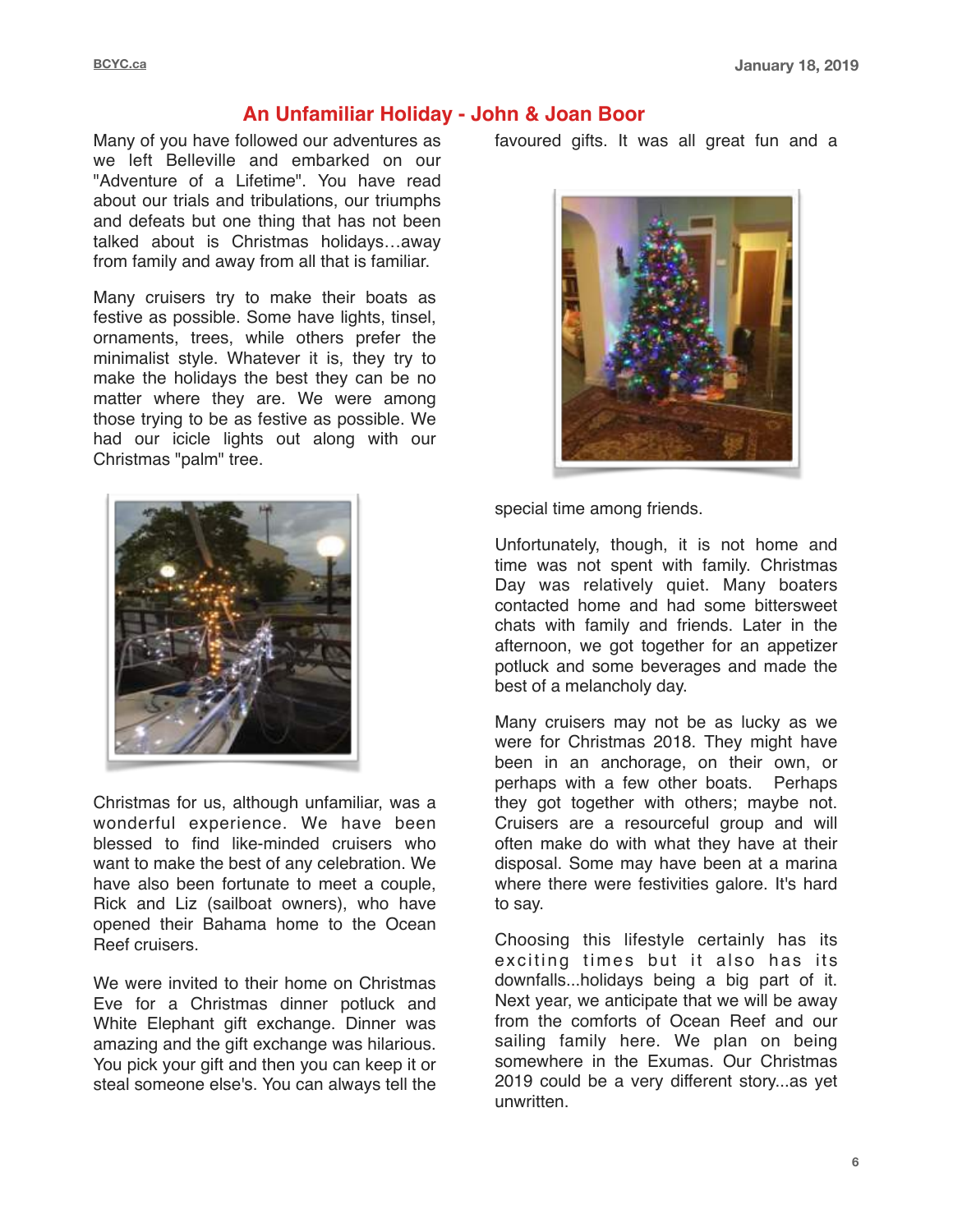## **Tin Foil HOBO Dinner, Friday, Jan 25, 2019**

**Cost 10.00 plus Tax Tickets at BQYC or email: tickets@bqyc.ca** 

**Feel free to bring a food item or donation to your local food bank. Hosted by Dale and Maxine Holland…that means most items purchased locally!** 



## **Menu:**

**Mixed Green Salad Tin Foil entrée: Hamburger, Potato, Carrots, Onion**

#### **Dessert: Smores**

**There may be some door prizes should you decide to dress up.**



## Yacht Club Yoga

Wednesday evenings Calm the mind and nourish the body. Nourishment is more than the food we eat. Join us to learn how!

start: Jan 16th end: Mar 6th 5:00pm - 6:00pm BQYC

**terriblairmaracle@gmail.com** 

Serenity Yoga for Overall Health and Wellbeing!

Spinal Flexibility equals easier movement and less strain. We will gently move the spine in 6 directions to increase your range of motion.

Stiff joints can make movement painful. The lubrication in your joints is only produced by movement, so even small movements done regularly will increase the ease with which your joints can function.

We all know how important our balance is to staying healthy. Carefully increasing your

balance will also help with stability on your vessel.

Calming the mind is the final piece in our goal of overall wellbeing. Each week we will take time to calm the mind.

Please join me at BQYC for an eight week gentle yoga session. Together we can increase our health and happiness!

Cost: \$10.00 per night OR

\$56 for ALL 8 WEEKS!

Please email me if you'd like to join us for 1 or 8 evenings. See you soon!